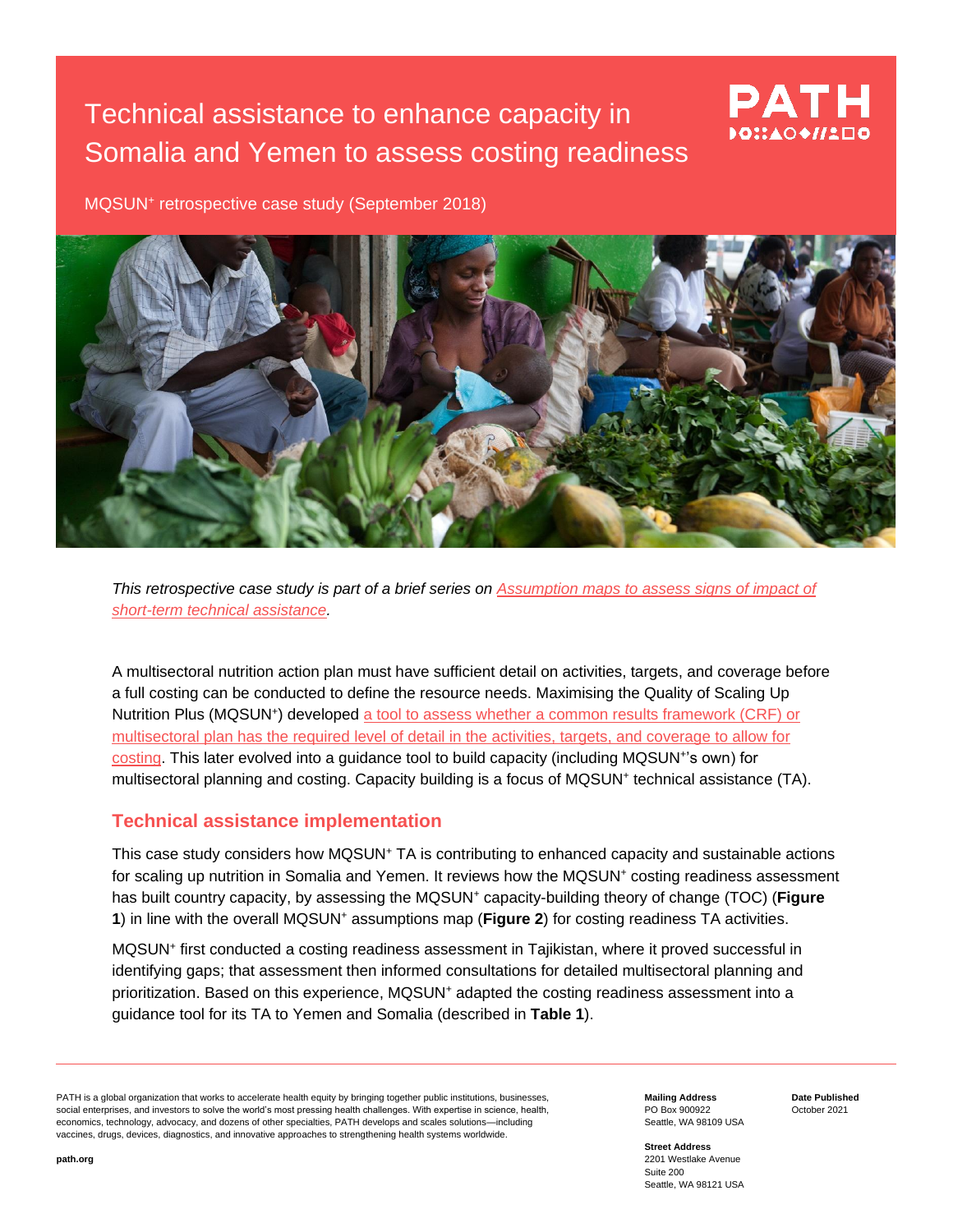**Figure 1. Capacity-building theory of change.**



*Abbreviations: MQSUN<sup>+</sup> , Maximising the Quality of Scaling Up Nutrition Plus; SUN, Scaling Up Nutrition; TA, technical assistance.*

| Table 1. Assumption assessment and signs of impact. |  |  |
|-----------------------------------------------------|--|--|
|                                                     |  |  |

|                                                     | <b>Trajectory and evidence of change</b>                                                                                                                                                                                                                                                                                                                                                                                                                                                                                                                                                                                                                                                                                                                                                                                                                                                                                                                                                                                                                                                                                                                                                                                                                                                                                                                                                                    |
|-----------------------------------------------------|-------------------------------------------------------------------------------------------------------------------------------------------------------------------------------------------------------------------------------------------------------------------------------------------------------------------------------------------------------------------------------------------------------------------------------------------------------------------------------------------------------------------------------------------------------------------------------------------------------------------------------------------------------------------------------------------------------------------------------------------------------------------------------------------------------------------------------------------------------------------------------------------------------------------------------------------------------------------------------------------------------------------------------------------------------------------------------------------------------------------------------------------------------------------------------------------------------------------------------------------------------------------------------------------------------------------------------------------------------------------------------------------------------------|
| <b>MQSUN<sup>+</sup> TA</b><br>costing<br>readiness | For Yemen, MQSUN <sup>+</sup> developed a costing readiness tool to help the country align actions and<br>understand the level of inputs and detail needed for a full costing. The Yemen country team used<br>this tool to collect the required costing inputs. The Somalia team is using the same approach.                                                                                                                                                                                                                                                                                                                                                                                                                                                                                                                                                                                                                                                                                                                                                                                                                                                                                                                                                                                                                                                                                                |
| assessment                                          | . Yemen and Somalia: Based on the guidance provided and gaps identified per the tool, SUN<br>Yemen independently conducted a series of sectoral costing workshops to collect the required<br>inputs. The MQSUN <sup>+</sup> tool provided the structure and guidance necessary to facilitate this<br>country-led action. In Somalia, the country team-supported by an MQSUN <sup>+</sup> local consultant-<br>is undertaking similar exercises to collect the costing inputs.<br>• MQSUN <sup>+</sup> : The project refined the costing readiness assessment into a guidance tool. Building<br>on the continuing experience and success, it became a standard step in MQSUN <sup>+</sup> TA to assess<br>a plan's readiness for costing, and ultimately inform a plan's operationalization.                                                                                                                                                                                                                                                                                                                                                                                                                                                                                                                                                                                                                 |
| <b>Enhanced</b><br>capacity                         | Providing countries with a guidance tool for costing (1) facilitates improved knowledge and<br>understanding of the level of detail required for a full costing, and (2) gives the structure and<br>information needed to independently undertake the exercise, with limited MQSUN+ input. This<br>facilitates a learning-by-doing approach to capacity building and has led to increased<br>knowledge around costing and country empowerment and capacity to take this work forward.                                                                                                                                                                                                                                                                                                                                                                                                                                                                                                                                                                                                                                                                                                                                                                                                                                                                                                                       |
|                                                     | • Yemen: A country representative reported enhanced country capacity for costing—noting that<br>the MQSUN <sup>+</sup> collaborative support was very helpful and of high quality. 'We learned from<br>[MQSUN <sup>+</sup> ] on how to prepare costing and the whole MSAP.' It was also highlighted that 'the<br>costing readiness assessment [developed by MQSUN+] has pushed the Yemen team, in all<br>relevant sectors, to focus on the details and develop the activities.'<br>• Somalia: While the TA and costing inputs in Somalia were ongoing, the growing understanding<br>around costing became apparent in weekly country calls. Prior to the assessment, the country<br>was asking for an unrealistic timeline for costing and did not understand the inputs required and<br>time intensiveness of the process. Once they initiated the collection of costing inputs using this<br>framework, the country representatives noted to MQSUN <sup>+</sup> that the process would take time and<br>suggested a more realistic timeline. A local consultant was engaged to assist the government in<br>this exercise with the intention of building local capacity for future costing. Beyond costing, the<br>exercise supported a growing understanding of the level of detail required to operationalize a<br>multisectoral plan. During a workshop, the country appointed someone to elaborate the |
|                                                     | operational details within the plan.<br>• MQSUN <sup>+</sup> : Through the experience of implementing the costing readiness assessment,<br>MQSUN <sup>+</sup> has enhanced its own capacity and understanding of the time, inputs, and details<br>required for high-quality costing. MQSUN <sup>+</sup> also trained its international and local costing<br>consultants to use this approach and to transfer skills to country counterparts.                                                                                                                                                                                                                                                                                                                                                                                                                                                                                                                                                                                                                                                                                                                                                                                                                                                                                                                                                                |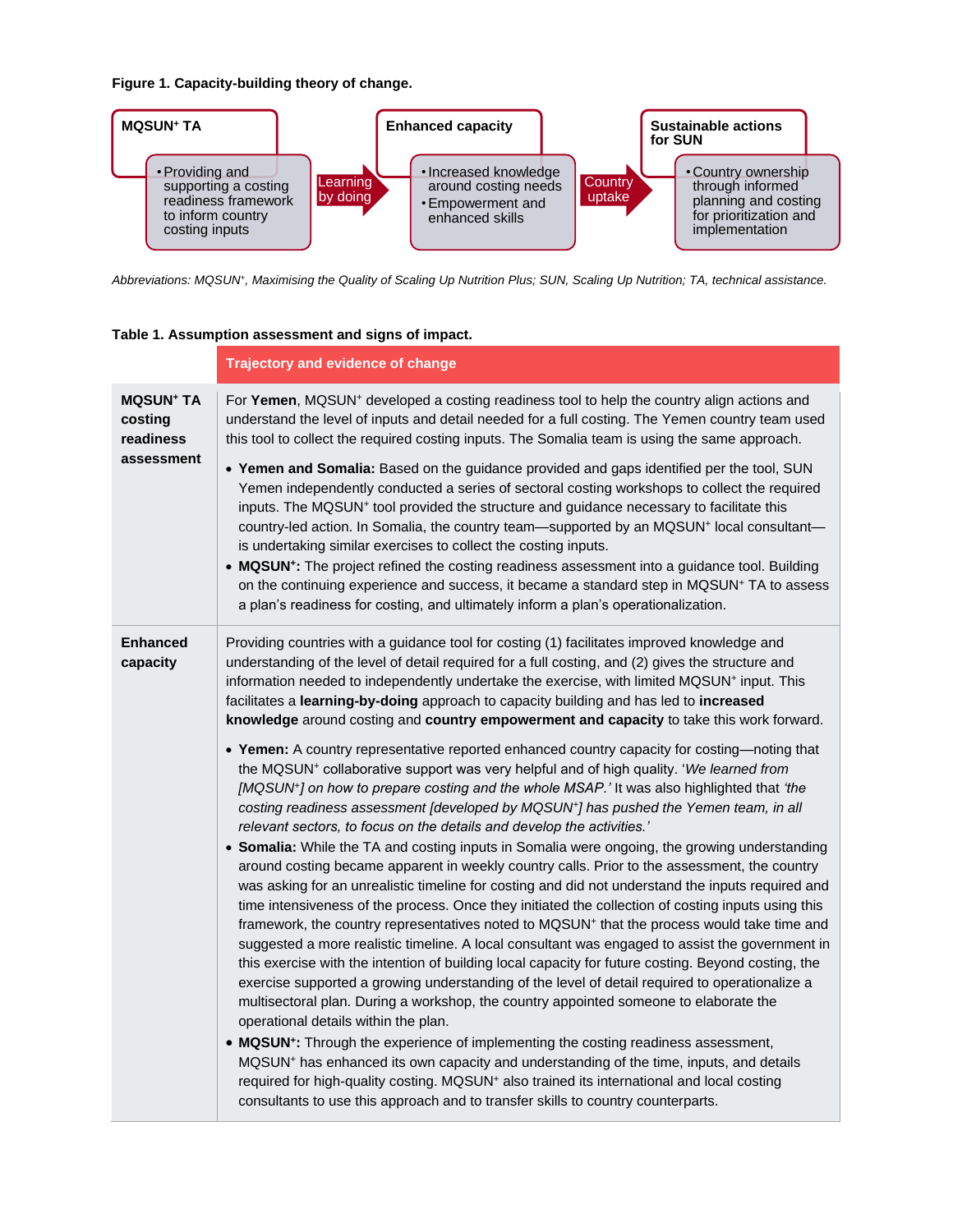|                                                 | Trajectory and evidence of change                                                                                                                                                                                                                                                                                                                                                                                                                                                                                                                                                                                                                 |  |  |  |
|-------------------------------------------------|---------------------------------------------------------------------------------------------------------------------------------------------------------------------------------------------------------------------------------------------------------------------------------------------------------------------------------------------------------------------------------------------------------------------------------------------------------------------------------------------------------------------------------------------------------------------------------------------------------------------------------------------------|--|--|--|
| <b>Sustainable</b><br>actions for<br><b>SUN</b> | Through its experience in Yemen and Somalia, MQSUN <sup>+</sup> found that the costing readiness<br>assessment process and tool (1) contributed to increased country understanding of and capacity<br>for the multisectoral planning process and (2) facilitated country ownership around prioritization of<br>activities and development of a fully costed plan.                                                                                                                                                                                                                                                                                 |  |  |  |
|                                                 | . Yemen and Somalia: Through existing signs of enhanced capacity and understanding for<br>costing, MQSUN <sup>+</sup> anticipates this work will contribute to sustained country capacity for<br>multisectoral planning, costing, and financial tracking. Beyond facilitating costing, the readiness<br>assessment requires countries to think through and document details, such as baseline<br>coverage, annual targets, regional prioritization, etc. This supports realistic and evidence-based<br>planning and conversations around prioritization that, in turn, will contribute to more detailed<br>planning and effective implementation. |  |  |  |
|                                                 | • MQSUN <sup>+</sup> : Building on these successes, MQSUN <sup>+</sup> formalized a costing readiness tool and<br>guidance note as part of its knowledge dissemination TOR, to institutionalize and share this tool<br>and process online for wider uptake by the SUN Movement Secretariat, SUN countries, and TA<br>providers.                                                                                                                                                                                                                                                                                                                   |  |  |  |

*Abbreviations: MQSUN<sup>+</sup> , Maximising the Quality of Scaling Up Nutrition Plus; MSAP, multisectoral action plan; SUN, Scaling Up Nutrition; TA, technical assistance; TOR, terms of reference.* 

## **Assumption pathway to and measurement of impact**

According to the broader MQSUN<sup>+</sup> assumption map, country understanding, capacity, and ownership underlie many of the assumptions that facilitate progress along the impact pathway. To this end, this case study focused specifically on how TA to facilitate 'learning by doing' strengthens capacity.

**Figure 2** presents a condensed snapshot of the MQSUN<sup>+</sup> assumption map pathway for costing readiness. A key roadblock to the success of TA around costing is limited country understanding of data limitations. This gap can prevent informed and high-quality costing and contribute to delays. The costing readiness assessment, beyond being a practical activity, assists in removing this roadblock by giving countries a framework to better understand the required detail and to own the process of collecting data and refining their planning. This facilitates the process of moving countries from the CRF to the next phase—developing a fully costed multisectoral nutrition action plan.

| $\mathsf{F}$ the costing<br>readiness<br>(1) Improved<br>understanding<br>(1) Completed<br>assessment<br>$IF$ key<br>framework (1)<br>costing data to<br>among key<br><b>stakeholders</b><br>informs collection of inform full costing<br>$F$ costing<br>stakeholders and<br>land<br>detailed costing<br>funders of the<br>land<br>land<br>Costing<br>qovernment<br>the plan are<br>inputs (e.g., unit<br>operational<br>agreed activities,<br>readiness<br>understand<br>(2) Defined<br>cost, baseline,<br>details are<br>financial costs and<br>assessment<br>the resource<br>operational details<br>target, etc.) <b>AND</b><br>fully defined<br>gaps and<br>framework<br>needs and the government<br>(timeline,<br>$(2)$ assists in<br>and agreed<br>prioritized<br>and donor<br>(2) Enhanced<br>prioritization,<br>upon, THEN<br>defining and<br>goals and<br>sectoral buy-in<br>implementers,<br>agreeing on<br>activities of the<br>etc.) to inform<br>regarding<br>operational details | Key activities | <b>Assumption</b> | Key outputs       | <b>Assumption</b> | Key outcomes     | <b>Assumption</b> | Signs of impact                                                      |
|------------------------------------------------------------------------------------------------------------------------------------------------------------------------------------------------------------------------------------------------------------------------------------------------------------------------------------------------------------------------------------------------------------------------------------------------------------------------------------------------------------------------------------------------------------------------------------------------------------------------------------------------------------------------------------------------------------------------------------------------------------------------------------------------------------------------------------------------------------------------------------------------------------------------------------------------------------------------------------------------|----------------|-------------------|-------------------|-------------------|------------------|-------------------|----------------------------------------------------------------------|
| of implementation,<br>and responsibilities<br><b>THEN</b>                                                                                                                                                                                                                                                                                                                                                                                                                                                                                                                                                                                                                                                                                                                                                                                                                                                                                                                                      |                |                   | detailed planning |                   | planning, roles, | plan, THEN        | Resources for<br>mobilized and<br>prioritized (e.g.,<br>commitments) |

|  |  | Figure 1. Snapshot of MQSUN <sup>+</sup> assumptions map for costing readiness. |  |  |
|--|--|---------------------------------------------------------------------------------|--|--|
|  |  |                                                                                 |  |  |